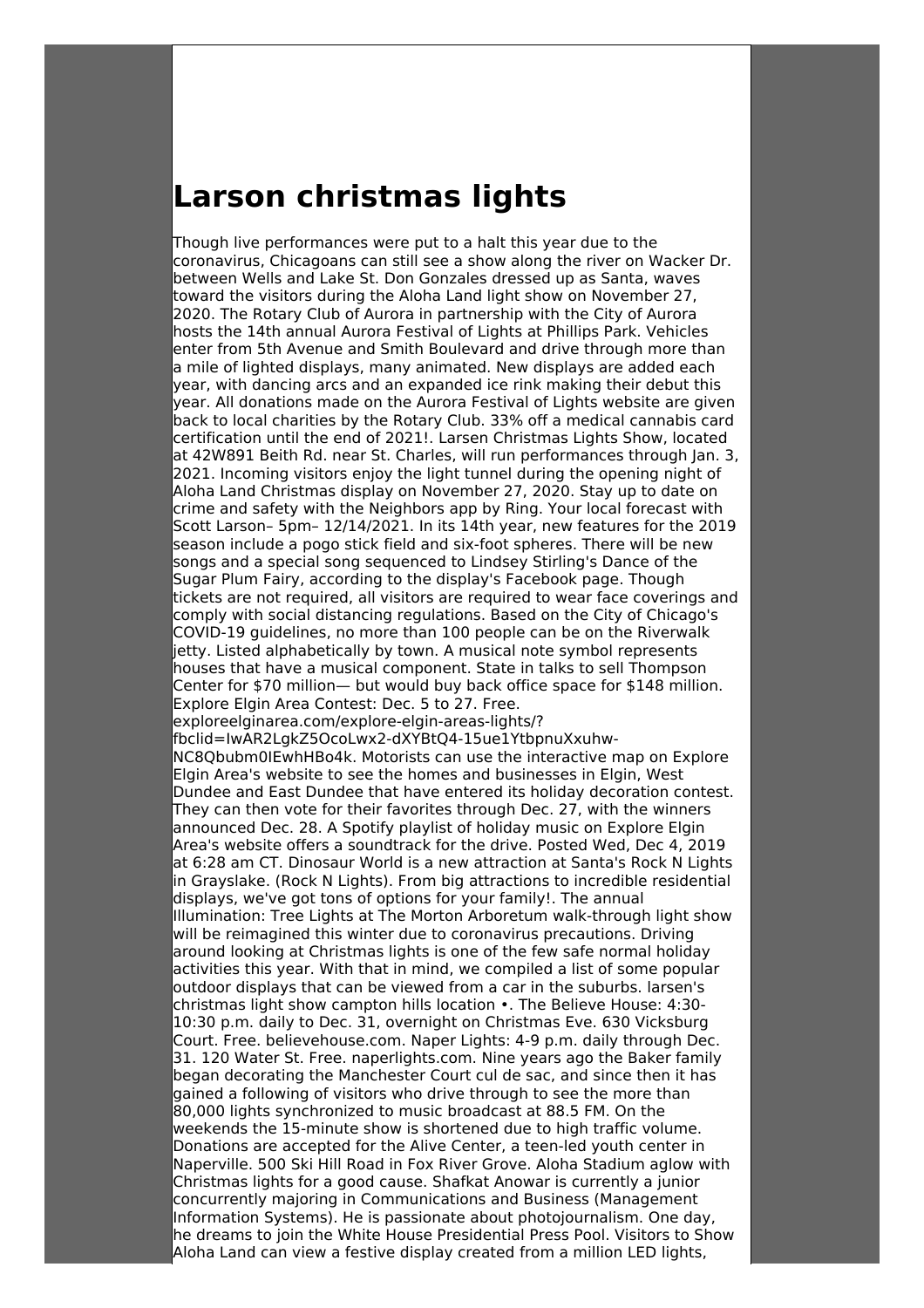including a fifty-foot-tall mega tree, and are able to purchase plate lunches after the show, all from the safety of their vehicles. The light display sparkles in sync to holiday music, which visitors can hear by tuning their radio to FM 88.5 during the show. Yule Shoot Your Eye Out: Blackhawks vs. Capitals Preview. 1115 Gaslight Drive in Algonquin This lights show is running from Thanksgiving through January 13, 2022. It is on daily from 4:00pm– 10:00pm. It's approximately a 29 minute show running every 30 minutes. Welcome to the Ketelsen Family Christmas Light Show: a hidden holiday gem Siouxlanders have treasured for the past five years. Anyway, this presumably takes a ton of work, so props to the family for putting it together ever year. The same house also did something similar in 2015, which we wrote about here. Here's that video so you can figure out whether they topped themselves. Storm victims include Missouri girl, aunt's 'special angel' 1. Visitors make their way through a light display at Cameron Park Zoo's' South American exhibit. Highlights include a large van at the entrance twinkling with lights, a tunnel of lights and lit-up lion statue near the African exhibit. A variety of food and entertainment is on tap each night, and a TEENs craft area is open Wednesdays and Thursdays. On the first business day after Friday's deadly tornadoes ripped through portions of the Missouri Bootheel, Arkansas, Illinois and Mayfield, Kentucky -- in the latter's case, heavily damaging the Graves County Courthouse - the Cape Girardeau County. "Kyle talked to him about us. They knew," Anthony said. "It was love." The Martins mingled with Dale Earnhardt Jr. and Jeff Gordon at the track and then watched from the pits as Larson crossed the finish line first and confetti fluttered down. "It makes me feel really special that they were here today and got to enjoy all the festivities," Larson said. It was a moment that seemed hard to imagine when this journey began. "You kind of get through all of it and then at the end we'll see where we truly stand and see where we are," Michelle said. And she liked where she stood on Sunday night. She said: "At the championship race, because Kyle is a champion!" \_ More AP auto racing: and. Trey and Meghan Rackley and their three daughters sought shelter in a windowless bathroom in their Southeast Missouri home as storms raged across the middle of the country. To prove they were in their "safe space" with the storm approaching Friday. Texas A&M AgriLife Extension Service, McLennan County and McLennan Continuing Education Department are offering a professional food manager certification training course Dec. 6 and 13 at McLennan County Extension Office, 4224 Cobbs Drive. Blanchard Elementary "beats the odds," according to a recent study from Saint Louis University An educational research facility within the university highlighted Blanchard Elementary in one of its recent studies. In "Beating the Odds: Student Growth. Wild Lights kicked off Friday with more than 900 visitors, who had the opportunity to sip cocoa, chat with Santa and take photos with the colorful lights display set up all along the main loop walkway. Cleaning a storm door frame is simple. Traditional multi-surface cleaners or glass cleaners are great for cleaning your frame. All you need to do it spray your surface and wipe it down. If you have a lot of seasonal dirt and grime on your frame, a simple dish soap and warm water solution makes wiping your door clean easy. Powered by BLOX Content Management System from TownNews.com. Get up-to-the-minute news sent straight to your device. Kenny Frazier taught generations of country musicians how to swing and taught rock guitarists how to play jazz chords. "I feel like at this point Kyle can't be denied, on or off the track," Michelle Martin said. "We're talking about realness here. And realness means Kyle Larson." Larson used a slur while racing online in April 2020 and lost his NASCAR ride, his sponsor, his multimillion-dollar contract. He also worried he lost the relationships he had forged with the TEENs and the school even before he was suspended from NASCAR. The Martins had deep, emotional talks with Larson and believed his pain and his apologies were sincere. Michelle gave him a history lesson on racial inequality that spanned 400 years. "They are a big part of my life now," Larson said Sunday night. "I'm glad they were here to share with it.". La Croix Church members Kathleen Riggs-Ruopp and Sarah Ruopp DeClue wave to TEENren at La Criox Church's second Family Christmas Drive Through at Arena Park. Church members handed crafts and Christmas supplies to drivers and their families. Visitors receive light-up Santa caps at Cameron Park Zoo with a logo of one of the event sponsors. Bellmead Police charged Assistant Police Chief Brenda Kinsey on Tuesday with felony misuse of official information, a day after she filed